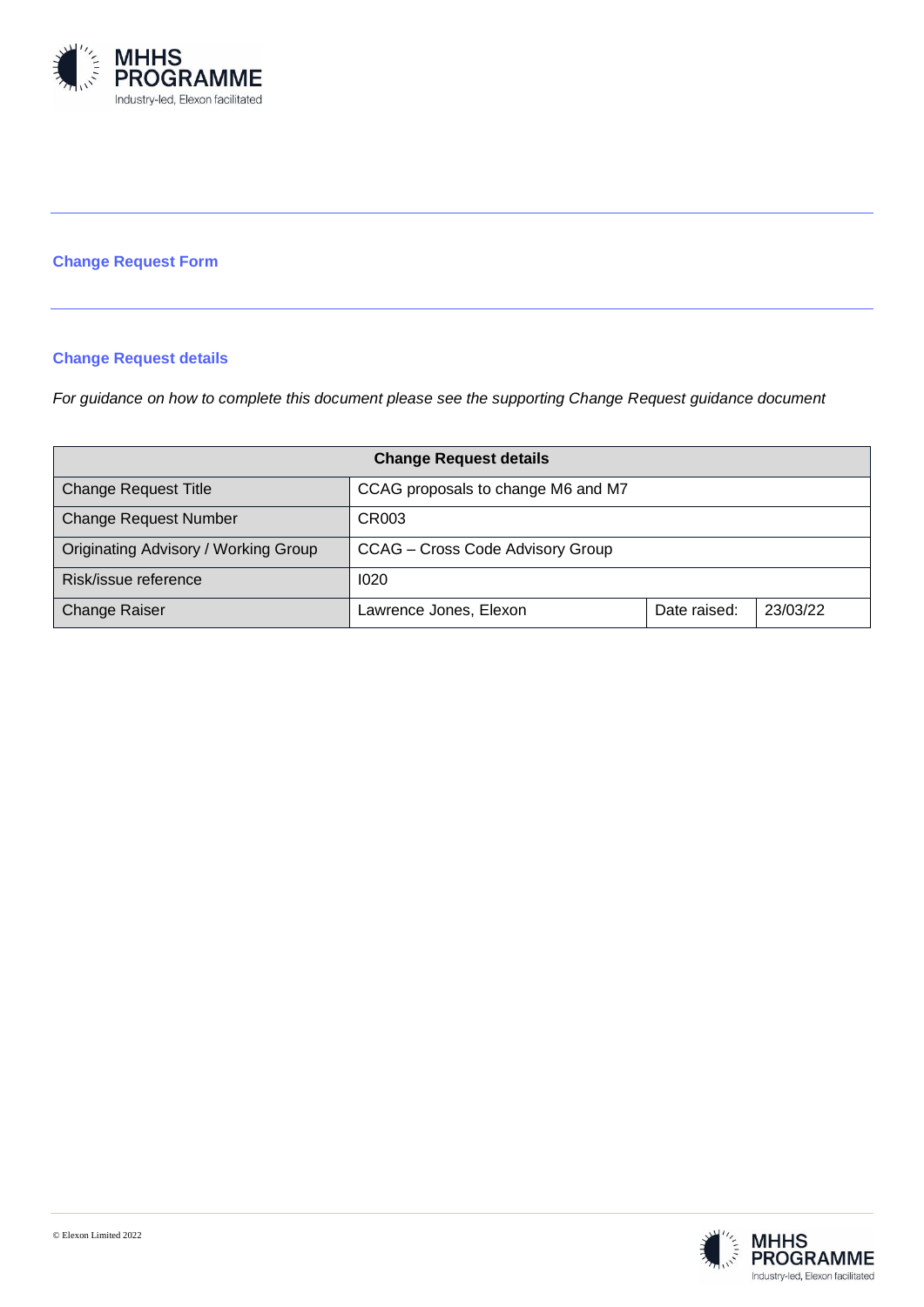## **Part A – Description of proposed change**

#### **Guidance** *– This section should be completed by the Change Raiser when raising the Change Request.*

#### **Part A – Description of proposed change**

#### **Issue statement:**

*(what is the issue that needs to be resolved by the change)*

M6 ('Initial code changes drafted') and M7 ('Smart Meter Act powers enabled') cannot be delivered as per the Ofgem Transition Plan in April 2022 and May 2023 respectively. In a design-led Programme, we need the design baselined before we draft Code changes and the Code changes drafted before the Smart Meter Act Powers are enabled, therefore this has resulted in a delay to when M6 and M7 can realistically be achieved and a requirement to re-plan the timelines.

Description of change: *(what is the change you are proposing)*

#### **Summary of the change:**

- Move M6 to 9 months after M5
- Redefining M6 and renaming M6 to 'Code changes baselined'
- Move M7 (Smart Meter Act Powers enabled) to 10 months after M5 (in line with the current 1-month lag behind M6)

#### **Detail of the change:**

The CCAG have undertaken a detailed planning exercise to understand the activities required to deliver MHHS code changes (plan, draft, approve and release). Please see Figure 1 below providing the output plan to M6 and M7. We are proposing delaying M6 by 9 months including:

- 1. **1.75 months for preparation and planning** (A), including impact assessment of the Programme design and development of a detailed plan for full code drafting.
- 1. **5.75 months for full code drafting** (B-J). This includes cycles of draft, consultation, and review. Code drafting will take place by topic area, with proposed topic areas: 4x large topics (Registration, Metering, BSC Central Services, Data Services) and 2x small topics (Governance, Interfaces). Code drafting will be primarily driven by BSC and REC, as this is where the largest changes occur. Changes to other codes will be drafted alongside and as a result of changes to BSC and REC during each topic area. There will also be a final drafting window for consequential changes to other codes. The detail of this code drafting phase will be planned up to and after M5 and will not necessarily be 'waterfall'. This stage includes two 'review' periods to allow time to assess progress, review the plan and any changes to the design, and adjust the drafting approach.
- 2. **1.25 months for a consistency check** (K), to ensure the code drafted under each topic area fits together as a collective.
- 3. **1.5 months to draft transition text** (L). Some transition text may be drafted during full code drafting
- 4. **1.5 months for completion** (M-N). This is to collate outputs and complete final checks and plans before submission to Ofgem.

In addition to moving M6 timeframe, the CCAG are proposing changing the definition of M6 from 'Initial code changes drafted' to 'Code changes baselined'. This means new M6 sits somewhere between old M6 and M8, as new M6 will be achieved when full code draft is complete from the Design Baseline and recommendations are delivered to Ofgem.

As in the current baseline plan, we are proposing that M7 be moved to 1 month after M6. This is because M7 needs to be delivered as late as possible while still in time for code releases (as code releases are dependent on M7).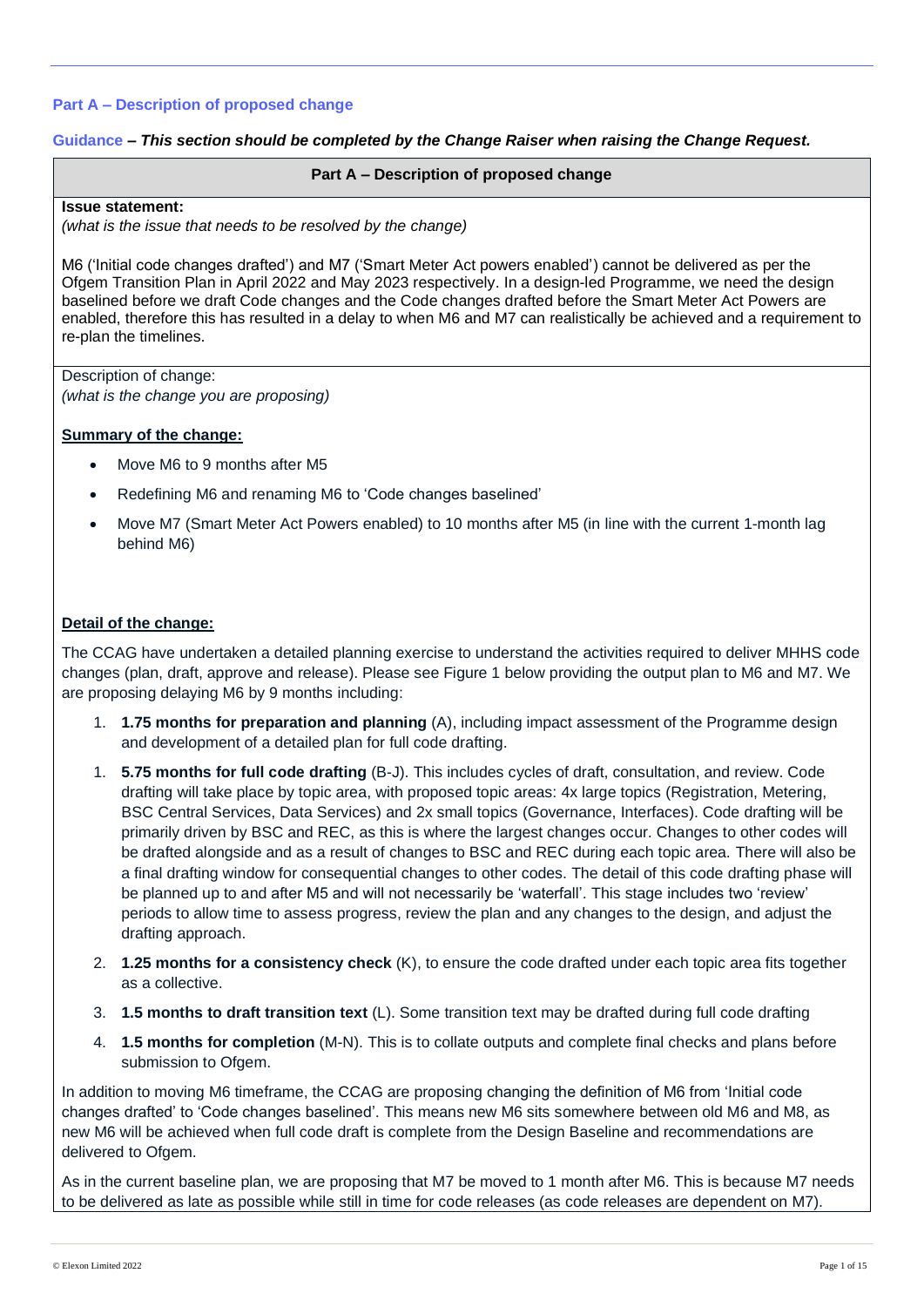Activities under M7 (e.g., parliamentary approval) are to be delivered by Ofgem in parallel with activities for M6 (no M6 activities are dependent on M7, and vice versa). The use of SCR Mods are also being considered by CCAG, to supplement the Smart Meter Act Powers.

This plan as proposed is built using the best information currently available to the CCAG. The next layer of detail under this plan (to be completed by the CCAG up to and after M5) may find that different activities and amounts of time are required under some steps in the plan. Any proposed changes to milestones found during this more detailed planning activity will be included in the M5 Programme replan (should there be significant change).



## *Figure 1: CCAG code draft plan to M6 and M7*

At this stage, the CCAG are proposing changes to M6 and M7 only. A change to M8 will be included in the Programme replanning activity after M5. A high-level view of activities required from M7 to M8 has been considered as part of the CCAG planning activity for this Change Request (Figure 2). This was to ensure that the proposals for M6 and M7 do not result in an M8 date that exceeds the date of qualification start. Qualification start is considered the M8 boundary condition as all code changes must be delivered before qualification. M9 has no dependency on M8 as the programme is design led (testing will be done against the design).

The timeframes provided in this plan are relative to M5 (no specific dates given). The detail of this Change Request should be considered independently from CR001 and CR002 (changes to M5).

*Figure 2: CCAG high level plan to M10*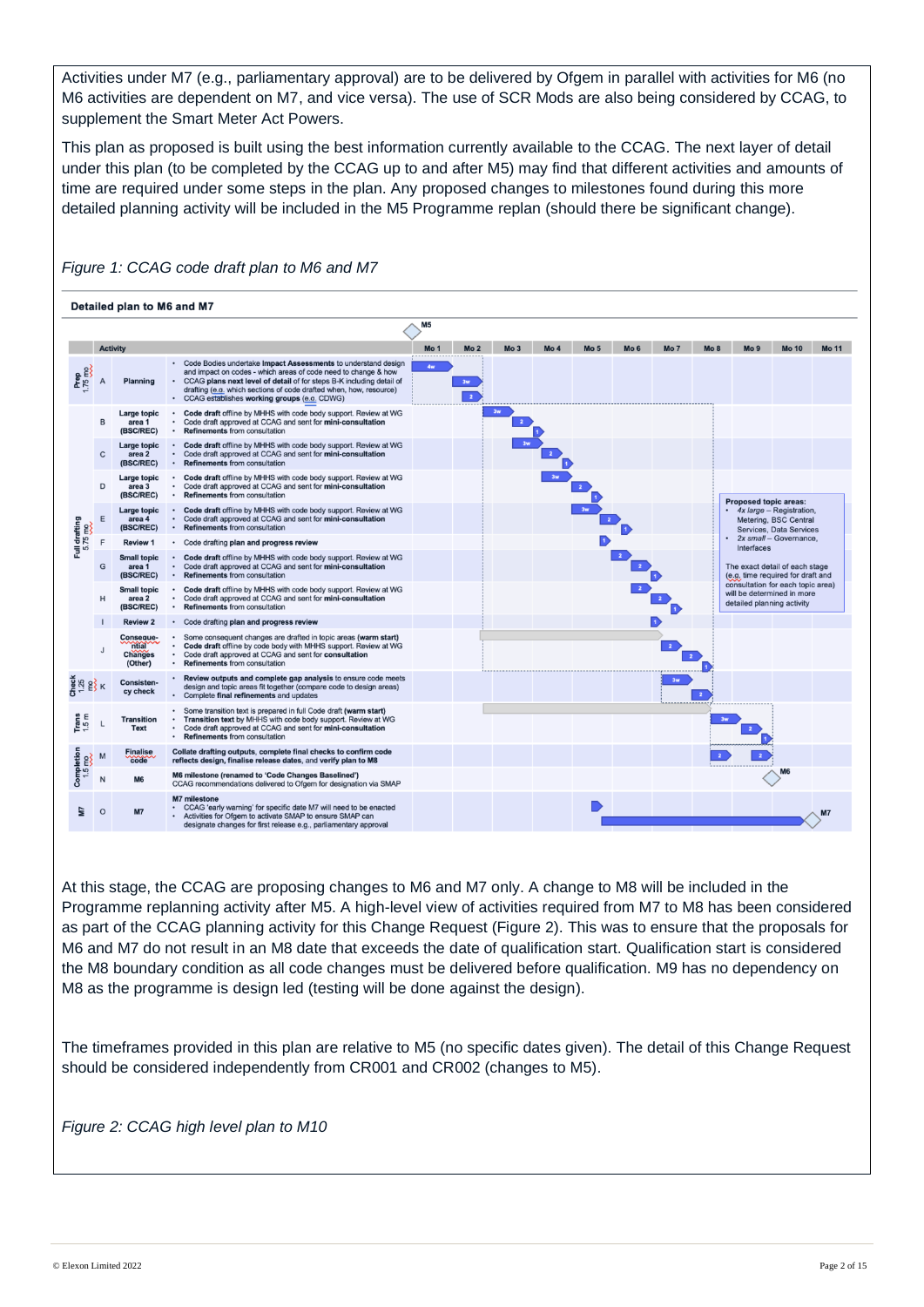

# **RAID**

The CCAG has collated a list of Risks, Issues, Assumptions and Dependencies that underpin the rationale behind this plan. These will be raised to the Programme RAID framework if the Change Request is approved, with mitigations and scoring added.

## *Assumptions*

|                | <b>Description</b>                                                                                                                                                                                                               | <b>Impact</b>                                                                                                                                               |
|----------------|----------------------------------------------------------------------------------------------------------------------------------------------------------------------------------------------------------------------------------|-------------------------------------------------------------------------------------------------------------------------------------------------------------|
| A <sub>1</sub> | Code drafting has no dependency on the<br>Programme replan (M5+3)                                                                                                                                                                | If code drafting is dependent on the replan, code<br>drafting will be delayed 2-3 months                                                                    |
| A2             | Code bodies will need to impact assess the<br>design to understand its implications on required<br>code changes so that a detailed code draft plan<br>can be developed. Code drafting cannot begin<br>until this has taken place | If code bodies do not require detailed impact<br>assessment and planning, they can begin<br>supporting code drafting sooner. M6 could be<br>brought forward |
| A <sub>3</sub> | Mini-consultations of draft code will take two<br>weeks. There may be some flex in mini-<br>consultation windows (longer/shorter) depending<br>on the volume of documents to review                                              | If mini-consultation require more than two weeks,<br>full code drafting may be delayed                                                                      |
| A4             | Code draft and consultation can happen in<br>parallel for separate code draft topic areas                                                                                                                                        | If these activities cannot occur in parallel, code<br>drafting and M6 will be delayed                                                                       |
| A <sub>5</sub> | Code drafting can be broken into specific topic<br>areas. These areas are distinct and will be drafted<br>in series (waterfall). There will be insufficient<br>resource to draft topic areas in parallel.                        | If there was more resource, code draft could<br>occur over a shorter period of time                                                                         |
| A <sub>6</sub> | Code draft changes will be driven by BSC and<br>REC as these are the codes with the largest<br>changes. Changes to BSC and REC will inform<br>changes to other codes, and these can be                                           | The planning and delivery approach to topic<br>areas must be reviewed                                                                                       |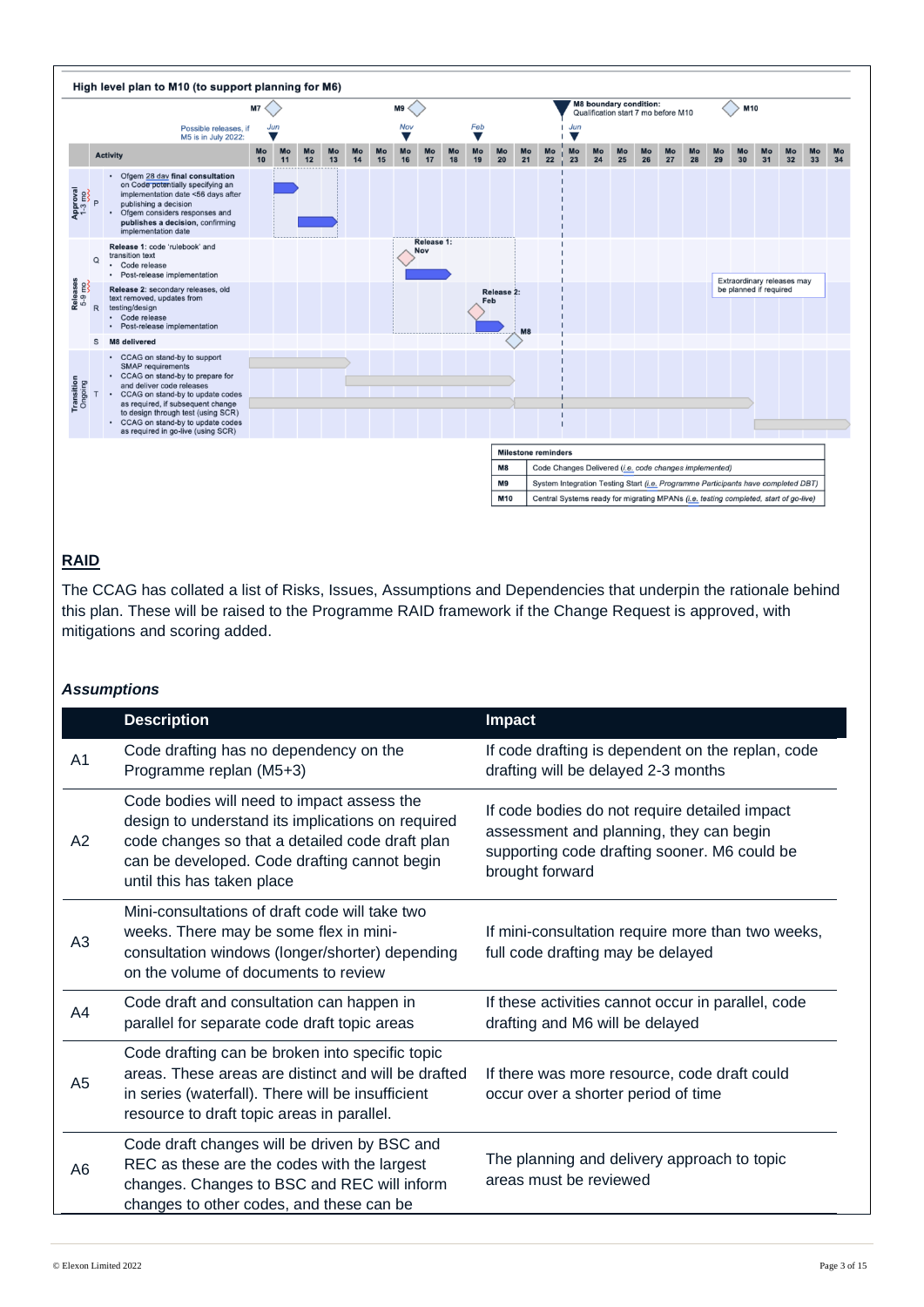|                | delivered at the same time as BSC and REC<br>changes                                                                                                                                                                                                                        |                                                                                                                                                                                                                                                                          |
|----------------|-----------------------------------------------------------------------------------------------------------------------------------------------------------------------------------------------------------------------------------------------------------------------------|--------------------------------------------------------------------------------------------------------------------------------------------------------------------------------------------------------------------------------------------------------------------------|
| A7             | Code bodies will dedicate enough resource to<br>support code changes in the timescales in the<br>code draft plan                                                                                                                                                            | If code bodies do no dedicate enough resource,<br>code drafting may take longer than planned                                                                                                                                                                             |
| A <sub>8</sub> | MHHS resource will coordinate and complete<br>code drafting and subsidiary documents with<br>support from code bodies                                                                                                                                                       | MHHS will drive code changes offline and via the<br>Working Groups. MHHS and code bodies must<br>plan resources as appropriate                                                                                                                                           |
| A <sub>9</sub> | Some consequential changes to codes outside of<br>BSC and REC can be drafted during main BSC<br>and REC code drafting (warm start). There is no<br>dependency on all code drafting being delivered<br>before consequential drafting starts                                  | A longer period for consequential changes must<br>be planned after the topic areas for all codes<br>have been drafted                                                                                                                                                    |
| A10            | Transition text can be 'warm started' with some<br>completed during standard code drafting                                                                                                                                                                                  | A longer period to draft transition text planned<br>after the topic areas for all codes have been<br>drafted                                                                                                                                                             |
| A11            | A consistency check is required to ensure all<br>parts of drafted code 'fit together'. This<br>consistency check will only need ~3 weeks<br>because the majority of work will have been<br>completed during code drafting and in<br>identification of consequential changes | Time for a consistency check is required after<br>code drafting. If a consistency check is not<br>required (e.g. it becomes clear that codes are<br>consistent throughout the drafting process) then<br>this step can be removed from the plan and M6<br>brought forward |
| A12            | No final consultation will be required by the<br>Programme on code drafting before<br>recommendation to Ofgem. Mini-consultations<br>throughout drafting will be sufficient. (note<br>Assumption 13)                                                                        | If a final consultation is required, this must be<br>added to the plan and M6 will be delayed                                                                                                                                                                            |
| A13            | There will be few changes to the design and<br>subsequent code following M5 such that<br>dedicated contingency time to update code as a<br>result is not required to be built into the code<br>drafting plan                                                                | If there are significant changes to the design,<br>additional code draft time will be required which<br>may delay M6                                                                                                                                                     |
| A14            | The design will facilitate efficient and effective<br>code drafting                                                                                                                                                                                                         | If this is not the case, additional code draft time<br>may be required which may delay M6                                                                                                                                                                                |
| A15            | SMAP will be used to designate MHHS code<br>changes                                                                                                                                                                                                                         | If SMAP is not used, the Programme will have to<br>use SCR which may complicate the release<br>process and increase release timescales                                                                                                                                   |
| A16            | A final consultation will be required under SMAP.<br>This will be 28 days                                                                                                                                                                                                   | Time for a final consultation must be planned in<br>after M7 and before the first code release                                                                                                                                                                           |
| A17            | SMAP will be enacted by Ofgem/BEIS in time for<br>to be used for the first planned MHHS code<br>release                                                                                                                                                                     | If SMAP is not ready for use for the first code<br>release, this will delay code releases and M8,<br>and may result in code changes being delivered<br>after qualification                                                                                               |
| A18            | There are no actions required by Ofgem to<br>designate MHHS code changes in addition to<br>consultation and publication                                                                                                                                                     | If this is not the case, further time may need to be<br>planned to deliver SMAP requirements in<br>advance of code releases and M8                                                                                                                                       |
| A19            | M7 is not dependent on any activities under M6<br>and vice versa. Code drafting is not required to go<br>before Parliament.                                                                                                                                                 | M7 can start at any time during M6                                                                                                                                                                                                                                       |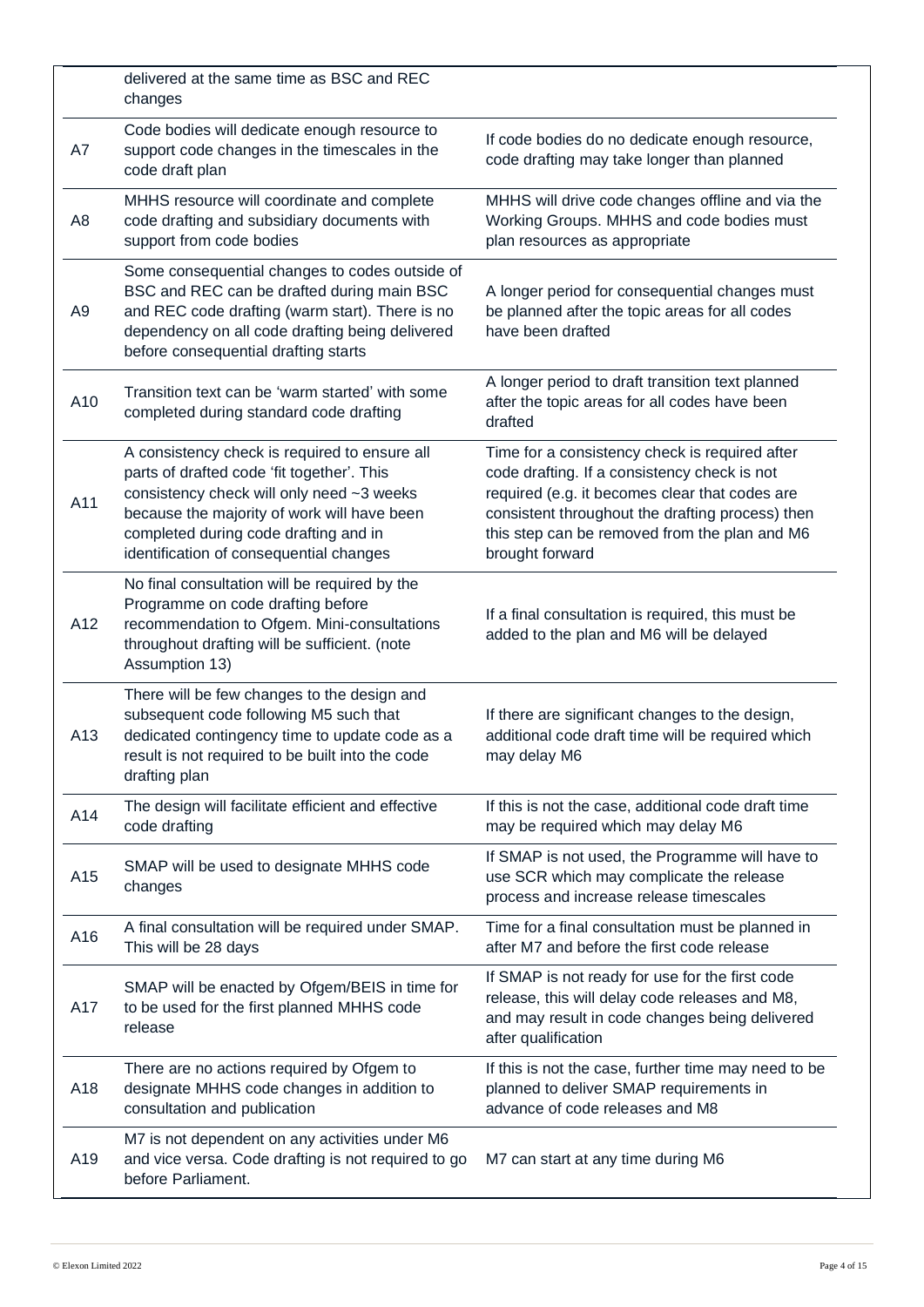| A20 | M9 is not dependent on any activities under M6,<br>M7 or M8 (the Programme is design led) and vice<br>versa. Final code is not required for testing | M6, M7 and M8 can occur at any time around M9                                                                                                                                                        |
|-----|-----------------------------------------------------------------------------------------------------------------------------------------------------|------------------------------------------------------------------------------------------------------------------------------------------------------------------------------------------------------|
| A21 | The content and logical sequence of each code<br>release will be determined in detail during code<br>drafting.                                      | Additional time has been factored into the code<br>drafting phase to allow for release planning. If this<br>is not the case, additional time may be required<br>after code drafting to plan releases |
| A22 | Old code text will run in parallel with new code<br>text during migration. Transition text will be<br>required to refer between the two             | Transition text must be drafted. Migration must<br>take into account use of old, new and transition<br>code                                                                                          |

## *Dependencies*

|                | <b>Description</b>                                                                                                                                                                                                                                                                                                                                                                                                                                                | <b>Impact</b>                                                                                                                                   |
|----------------|-------------------------------------------------------------------------------------------------------------------------------------------------------------------------------------------------------------------------------------------------------------------------------------------------------------------------------------------------------------------------------------------------------------------------------------------------------------------|-------------------------------------------------------------------------------------------------------------------------------------------------|
| D <sub>1</sub> | Code drafting can only begin once the design has<br>been completed (M5, as the Programme is design<br>led) and subsequent impact assessment of the<br>design by code bodies has been completed                                                                                                                                                                                                                                                                    | Code drafting cannot begin until M5 is delivered                                                                                                |
| D <sub>2</sub> | Different topic areas within the code draft phase<br>will be dependent on each other and need to be<br>drafted in a specific sequence.                                                                                                                                                                                                                                                                                                                            | If topic areas are not dependent on each other,<br>drafting may be able to occur in parallel                                                    |
| D <sub>3</sub> | Code draft approval is dependent on Code<br>Bodies reviewing drafted code within each mini-<br>consultation (and any final consultation/s)                                                                                                                                                                                                                                                                                                                        | If code bodies do not review drafted code in any<br>consultations, the drafted code cannot be<br>approved                                       |
| D <sub>4</sub> | Transition text can only be drafted for specific<br>elements of code once the updates to that<br>element are themselves drafted                                                                                                                                                                                                                                                                                                                                   | A phase to draft transition text must be planned<br>after code changes have been drafted                                                        |
| D <sub>5</sub> | Code release content will depend on the<br>following, to be determined during code drafting<br>Lead times of longest implementation<br>Content of code drafting: introduction of new<br>$\bullet$<br>arrangement text, transitional text and<br>removal of legacy text<br>Code release traffic (to avoid conflict with<br>$\bullet$<br>large/busy releases)<br>Consideration of sunrise and sunset clauses<br>Synchronised and coordinated with system<br>changes | Planning activity for releases must be undertaken<br>during code drafting                                                                       |
| D <sub>6</sub> | Code releases should be aligned to industry code<br>release dates (Feb, Jun, Nov) unless an<br>extraordinary release is scheduled                                                                                                                                                                                                                                                                                                                                 | Code releases must be planned against Feb, Jun<br>and Nov release dates. Activities leading up to<br>releases must be delivered by these months |
| D7             | Full code changes must be delivered before<br>qualification begins (M8 boundary condition is<br>qualification)                                                                                                                                                                                                                                                                                                                                                    | All activities for M6, M7 and M8 must be<br>delivered before qualification start (7 months<br>before M10)                                       |

*Risks*

|                | <b>Description</b>            | Impact                     | <b>Proposed mitigation(s)</b>        |
|----------------|-------------------------------|----------------------------|--------------------------------------|
| R <sub>1</sub> | The full extent of code       | Additional time may be     | Significant engagement Significant   |
|                | drafting including timeframes | required to deliver code   | engagement with Code bodies and      |
|                | will not be known until the   | changes, delaying M6. Or   | CCAG has been undertaken to          |
|                | design is complete and        | additional resource may be | understand likely timescales for all |
|                | therefore more time may be    | required to deliver code   | steps in the plan                    |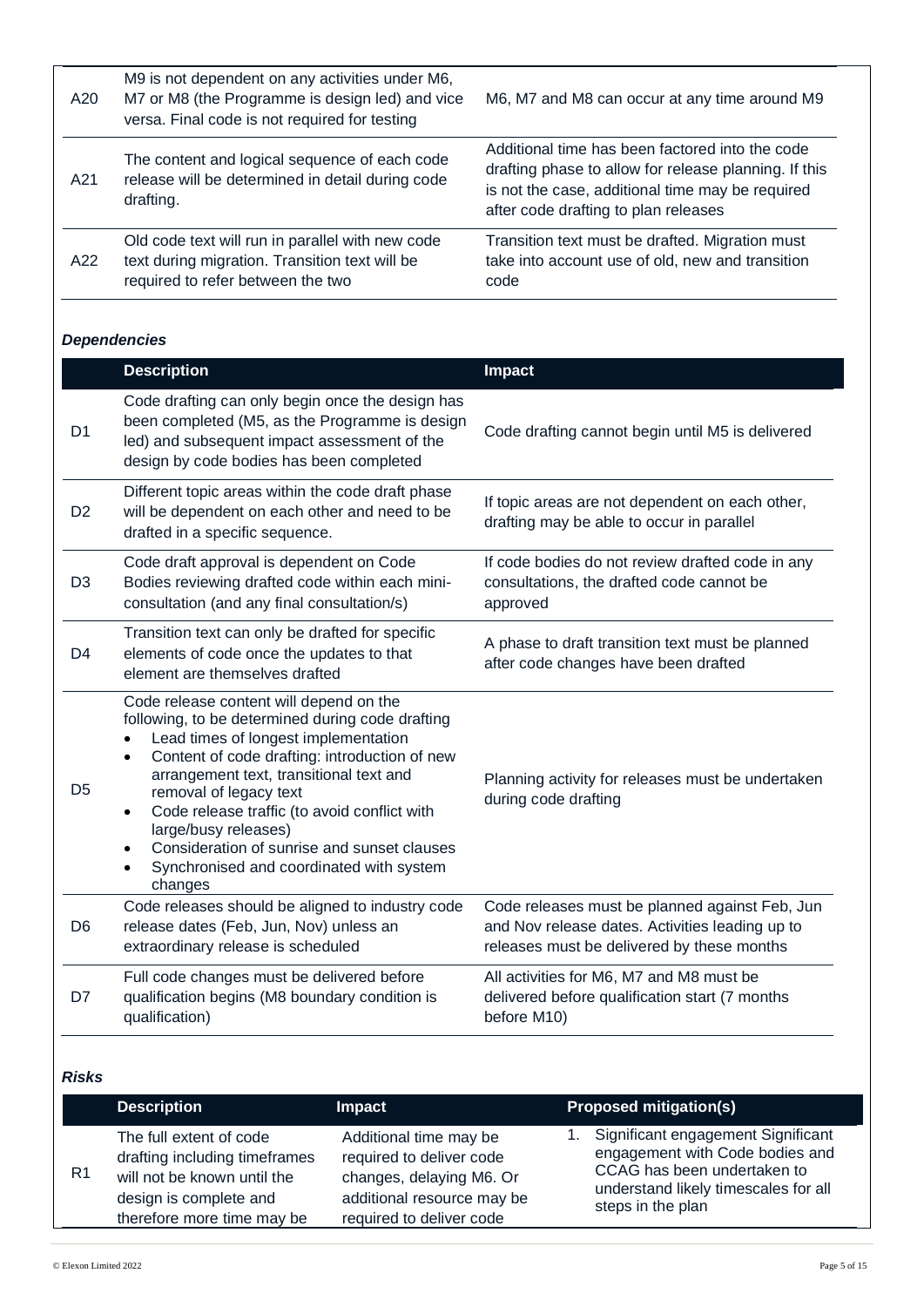|                | required to deliver full code<br>drafting than currently<br>planned. Code drafting may<br>not be completed in the<br>timeframes given to M6 due<br>to unknowns that will not be<br>determined until after M5. | changes to proposed M6<br>timelines                                                                                                                                             | 2.<br>3.<br>4.       | Dedicated planning time is<br>incorporated in the plan $(A - 1.75)$<br>months)<br>2x review periods have been<br>incorporated into code drafting (F<br>and $I - 1$ week each)<br>Some planning work will be<br>undertaken before M5                                                                                                                                                   |
|----------------|---------------------------------------------------------------------------------------------------------------------------------------------------------------------------------------------------------------|---------------------------------------------------------------------------------------------------------------------------------------------------------------------------------|----------------------|---------------------------------------------------------------------------------------------------------------------------------------------------------------------------------------------------------------------------------------------------------------------------------------------------------------------------------------------------------------------------------------|
| R2             | Limited contingency time has<br>been included in the plan for<br>unknowns that may delay<br>drafting.                                                                                                         | Unknowns may delay<br>elements of the plan and<br>hence delivery of M6                                                                                                          | 1.<br>2.<br>3.<br>4. | Significant engagement with Code<br>bodies and CCAG has been<br>undertaken to understand likely<br>timescales for all steps in the plan<br>Dedicated planning time is<br>incorporated in the plan $(A - 1.75)$<br>months)<br>2x review periods have been<br>incorporated into code drafting (F<br>and $I - 1$ week each)<br>Some planning work will be<br>undertaken before M5        |
| R <sub>3</sub> | Outputs of code changes from<br><b>Faster Switching Programme</b><br>go live in July 2022 may<br>change the role/responsibility<br>of different codes                                                         | This may impact/change the<br>requirements of different<br>codes/code bodies under<br>MHHS. This will not be known<br>until FSP go live                                         | 1.<br>2.             | Monitor likely outputs of FSP and<br>their impacts on MHHS<br>Factor possible changes to code<br>responsibilities in code draft<br>planning                                                                                                                                                                                                                                           |
| R <sub>4</sub> | There may be insufficient<br>resource to deliver code<br>changes aligned to the code<br>draft plan due to resource<br>requirements for MHHS<br>design updates                                                 | Code changes may take<br>longer to deliver than<br>planned. Delay to one code<br>may delay all codes, and<br>therefore delay M6                                                 | 1.<br>2.             | Code draft resource planning is<br>beginning now and will continue up<br>to code drafting<br>Steps of the plan have been<br>structured to spread resource<br>effectively                                                                                                                                                                                                              |
| R <sub>5</sub> | Code draft outputs may not<br>reflect the design                                                                                                                                                              | The execution of the code<br>may not work in practice and<br>future Changes Requests<br>may be required to re-draft<br>the code                                                 | 1.<br>2.<br>3.<br>4. | A 'consistency check' is planned (K)<br>$-1.25$ months) to complete a gap<br>analysis and ensure the code<br>reflects the design<br>Code drafting will be undertaken by<br>MHHS design resource (who know<br>the design)<br>An impact assessment of the design<br>on codes has been planned (A -<br>1.75 months)<br>Mini-consultations on the code are<br>planned throughout drafting |
| R <sub>6</sub> | Ofgem may choose not to<br>enact SMAP for MHHS code<br>changes and therefore code<br>change would need to happen<br>via SCR which would add<br>delay and complexity to<br>releases                            | If SMAP is not ready for use<br>for the first code release, this<br>will delay code releases and<br>M8 and may result in code<br>changes being delivered after<br>qualification | 1.<br>2.             | The CCAG have developed and<br>shared a recommendation with<br>Ofgem<br>Lead times to M7 are sufficient for<br>further discussion and to prepare for<br>SCR if required                                                                                                                                                                                                               |
| R7             | There may be changes to the<br>design following design<br>baseline that extend or<br>require rework of the code<br>draft plan and/or code itself                                                              | Additional time will be required<br>to deliver code updates,<br>delaying M6                                                                                                     | 1.                   | The CCAG has/will consider their<br>approach to reviewing and updating<br>code, should the design change<br>e.g., maintaining working groups on<br>stand-by                                                                                                                                                                                                                           |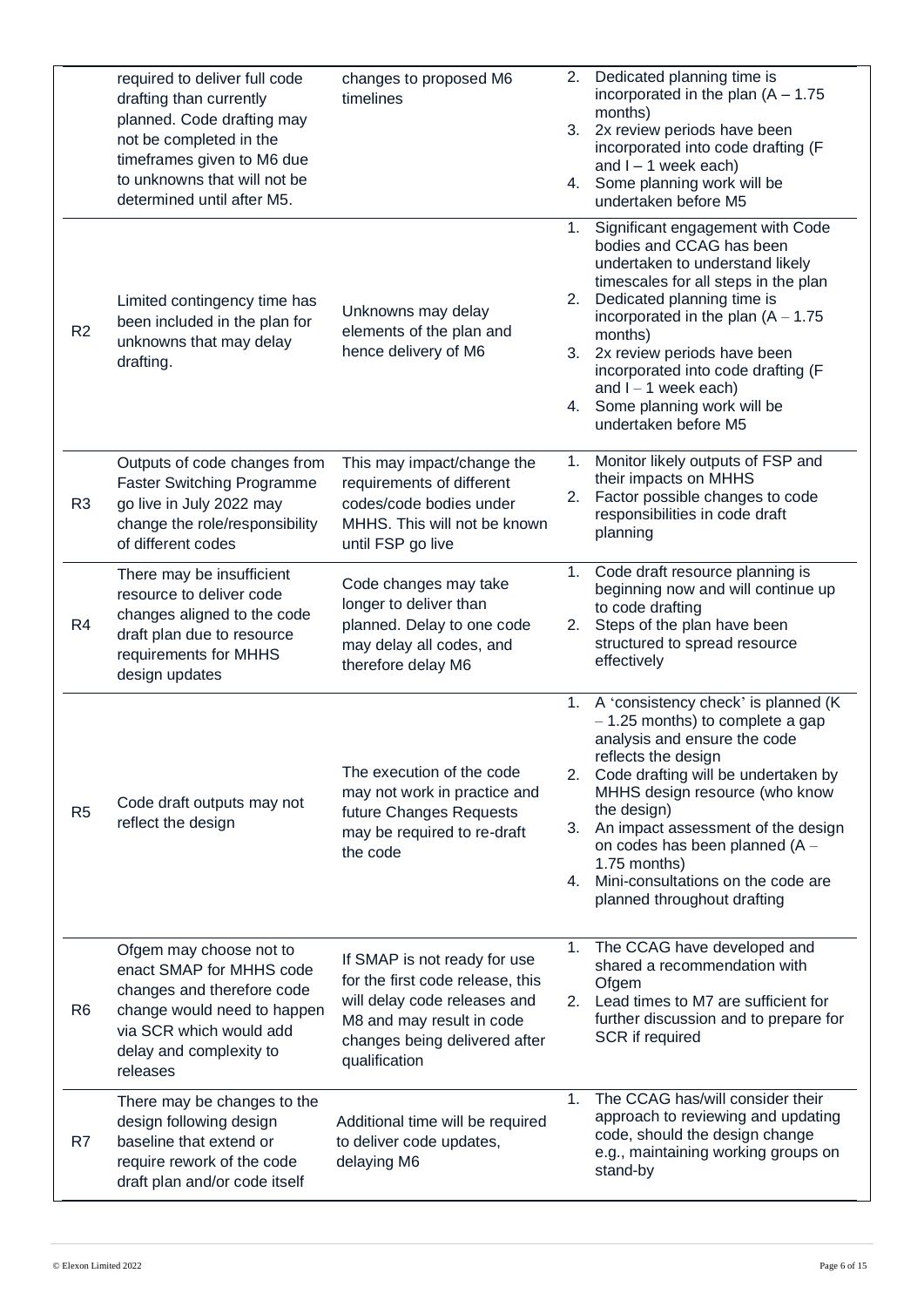|                                                                                                                                                                                                                           |                                                                                                                                                                                      |                                                                                       | 2.<br>3. | Code drafting begins after the<br>design is complete, with a 1.75<br>month window before drafting starts<br>The plan has included 2x review<br>periods (F and $I - 1$ week each) to<br>review progress and plan         |  |
|---------------------------------------------------------------------------------------------------------------------------------------------------------------------------------------------------------------------------|--------------------------------------------------------------------------------------------------------------------------------------------------------------------------------------|---------------------------------------------------------------------------------------|----------|-------------------------------------------------------------------------------------------------------------------------------------------------------------------------------------------------------------------------|--|
| R <sub>8</sub>                                                                                                                                                                                                            | Programme testing may<br>identify changes to baselined<br>code and require code<br>updates and further code<br>releases after initial code<br>changes have been<br>approved          | Additional time will be required<br>to deliver code updates,<br>delaying M6 and/or M8 | 1.       | The CCAG has/will consider their<br>approach to reviewing and updating<br>code, should the design change<br>e.g., maintaining working groups on<br>stand-by                                                             |  |
| MHHS resource may be tied<br>up with post-design 'wash                                                                                                                                                                    |                                                                                                                                                                                      | Code drafting and M6 will be                                                          |          | Code draft resource planning is<br>1.<br>starting in March 2022. Resource<br>requirement vs forecast will be<br>assessed to determine any gaps                                                                          |  |
| R <sub>9</sub>                                                                                                                                                                                                            | up' and be unable to start<br>code drafting against the<br>given timescale                                                                                                           | delayed                                                                               |          | 2. A 1.75 month planning period before<br>code draft allows some time for<br>design resource to finish design and<br>move under CCAG                                                                                    |  |
| R <sub>10</sub>                                                                                                                                                                                                           | Timeframes for enabling<br>SMAP and hence delivering<br>code changes via SMAP<br>may be longer than planned                                                                          | Delay to M8 that may push M8<br>beyond qualification                                  |          | 1. Planning for enabling SMAP has<br>begun in March 2022 including<br>providing a CCAG recommendation<br>to Ofgem to use SMAP and mapping<br>the steps before/after M7 to ensure<br>its delivery timescale is realistic |  |
|                                                                                                                                                                                                                           |                                                                                                                                                                                      |                                                                                       |          | 2. A SMAP 'trigger' has been included<br>in the plan to ensure SMAP are<br>enabled in time                                                                                                                              |  |
|                                                                                                                                                                                                                           |                                                                                                                                                                                      |                                                                                       |          |                                                                                                                                                                                                                         |  |
| Justification for change:<br>(please attach any evidence to support your justification)                                                                                                                                   |                                                                                                                                                                                      |                                                                                       |          |                                                                                                                                                                                                                         |  |
| M6 and M7 were built in the Ofgem Transition Plan before the Programme had been agreed to be design-led. Under<br>the Ofgem Transition Plan, the Programme design and code draft were to happen in parallel.              |                                                                                                                                                                                      |                                                                                       |          |                                                                                                                                                                                                                         |  |
| In the design-led model, Code drafting must begin after the design is baselined at M5, therefore the plan must<br>change to align with the design-led approach, as highlighted by CCAG to the MHHS Programme and the PSG. |                                                                                                                                                                                      |                                                                                       |          |                                                                                                                                                                                                                         |  |
|                                                                                                                                                                                                                           | against the original Ofgem Transition Plan for M6 & M7 would have:                                                                                                                   |                                                                                       |          | Not aligning to the design-led model would undermine a basic principle of the Programme approach. Delivering                                                                                                            |  |
|                                                                                                                                                                                                                           | Required significant additional resource in the time to M5/M6 to complete design and Code development<br>activities in parallel, including resource to review and ensure consistency |                                                                                       |          |                                                                                                                                                                                                                         |  |

• Introduced significant technical risk of discrepancies between Code changes and design if both delivered at the same time. This would have significantly increased risk of future change to design and code that would have increased Programme cost and delivery timescales

The proposals in this change requests results in a thinner, longer resource model that will more efficiently deploy the same resource for continuous activity, rather than ramping up and ramping down higher resource. It also allows for SME resource to spread themselves across design and code draft activity.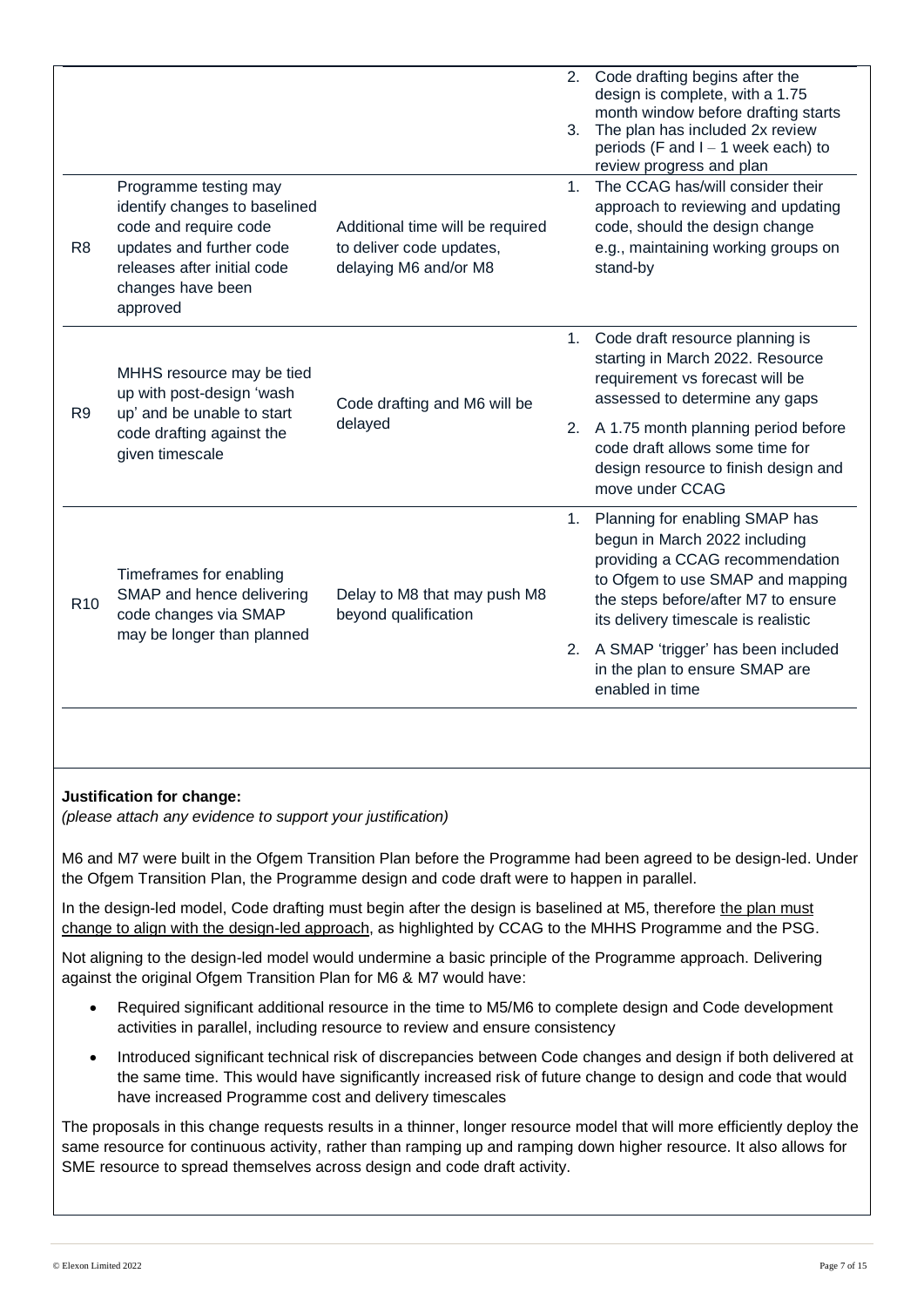## **Consequences of no change:**

*(what is the consequence of no change)*

- M6 and M7 will not be delivered as per the current baselined plan (Ofgem Transition Plan).
- M6 and M7 will be marked as overdue until the times described in this plan.
- The CCAG and wider Programme Participants will not be able to plan effectively to M8.
- The Programme would have to incur significant additional cost to begin code drafting including through a rapid increase in resource and by redefining the design/code delivery model

|                                              | 27 April 2022 (April CCAG)                                        |
|----------------------------------------------|-------------------------------------------------------------------|
| Target date by which a decision is required: | This ensures the change is approved before the current<br>M6 date |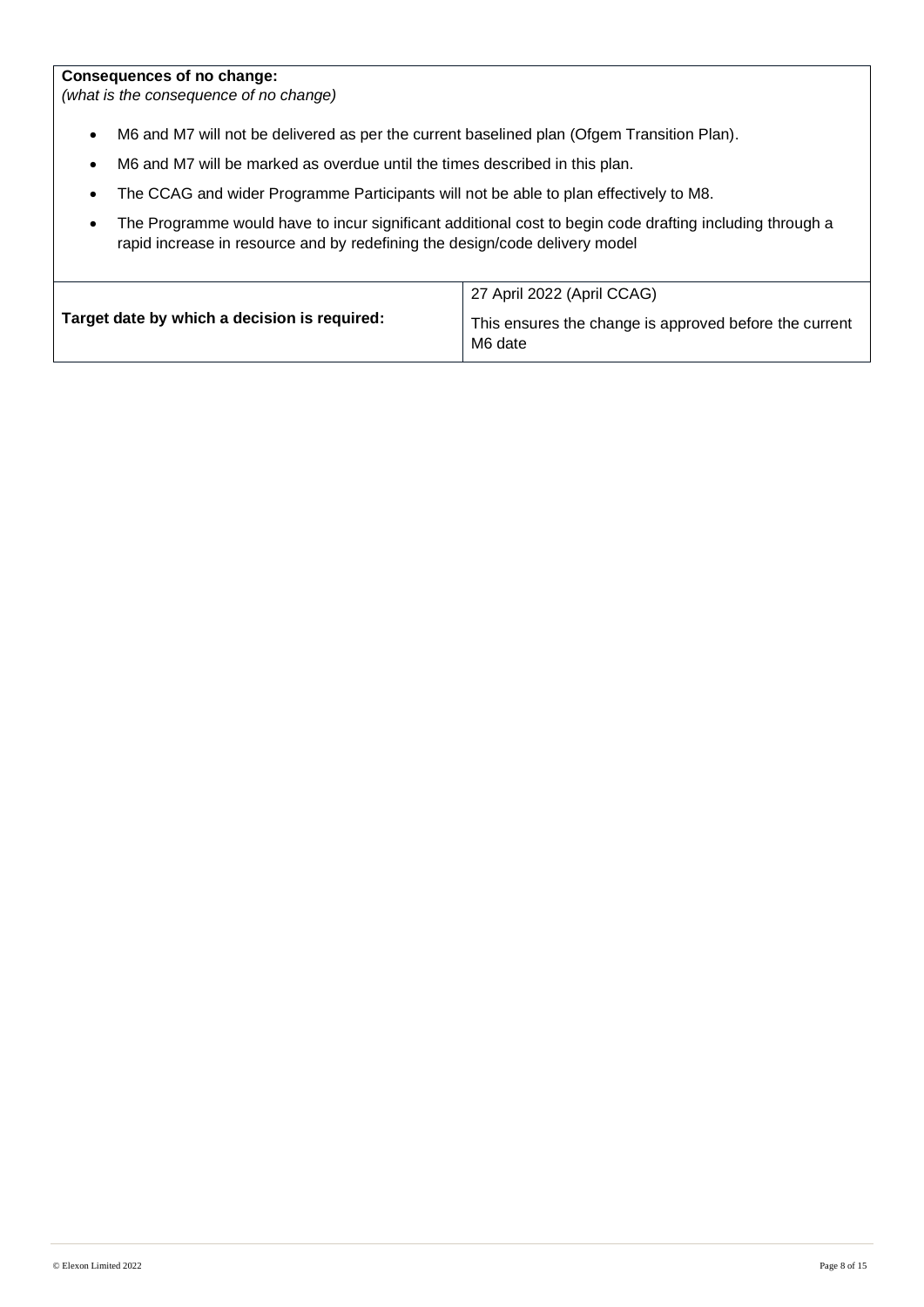## **Part B – Initial Impact of proposed change**

# **Guidance** *– This section should be completed by the Change Raiser before being submitted to the MHHS PMO.*  **Guidance** *– Please document the benefits of the change and to delivery of the programme objectives*

## **What benefits does the change bring**

*(list the benefits of the change and how this improves the business case)*

- The Programme will be design led and code changes will be drafted as a result of the design.
- The Programme baseline plan will accurately reflect the timeframes required for delivering MHHS code changes.
- Resource can be deployed more efficiently.
- Programme code changes will be delivered to a higher quality/accuracy by Code drafting after the design baseline, mitigating consistency issues and reducing the risk of future change and associated cost and time delay. Issue resolution becomes more expensive to resolve the later in the programme that issues are identified.
- The CCAG and wider Programme Participants will be able to plan more effectively to M8.

| <b>Programme Objective</b>                                                                                                                                            | Benefit to delivery of the programme objective                                                                                           |
|-----------------------------------------------------------------------------------------------------------------------------------------------------------------------|------------------------------------------------------------------------------------------------------------------------------------------|
| To deliver the Design Working Group's Target<br>Operating Model (TOM) covering the 'Meter to Bank'<br>process for all Supplier Volume Allocation Settlement<br>meters | Delivered to higher standard than if the Programme<br>continues against the baseline code draft plan                                     |
| To deliver services to support the revised Settlement<br>Timetable in line with the Design Working Group's<br>recommendation                                          | Delivered to higher standard than if the Programme<br>continues against the baseline code draft plan                                     |
| To implement all related Code changes identified<br>under Ofgem's Significant Code Review (SCR)                                                                       | Delivered to higher standard than if the Programme<br>continues against the baseline code draft plan                                     |
| To implement MHHS in accordance with the MHHS<br><b>Implementation Timetable</b>                                                                                      | This change request does not materially impact the final<br>delivery date for MHHS because of the dependencies<br>highlighted in the CR. |
| To deliver programme capabilities and outcomes to<br>enable the realisation of benefits in compliance with<br>Ofgem's Full Business Case                              | Delivered to higher standard and more efficiently than if the<br>Programme continues against the baseline code draft plan.               |
| To prove and provide a model for future such<br>industry-led change programmes                                                                                        | This CR ensures consistency with the design-led principle<br>that underpins the programme.                                               |

## **Guidance** *– Please document the known programme parties and programme deliverables that may be impacted by the proposed change*

| <b>Impacted areas</b>           | <b>Impacted items</b>                                                                                         |
|---------------------------------|---------------------------------------------------------------------------------------------------------------|
| <b>Impacted Parties</b>         | Primarily Code Bodies and Programme code drafting resource. All participants in the review of<br>Code changes |
| Impacted<br><b>Deliverables</b> | Any deliverables under code draft planning, drafting, approval and release                                    |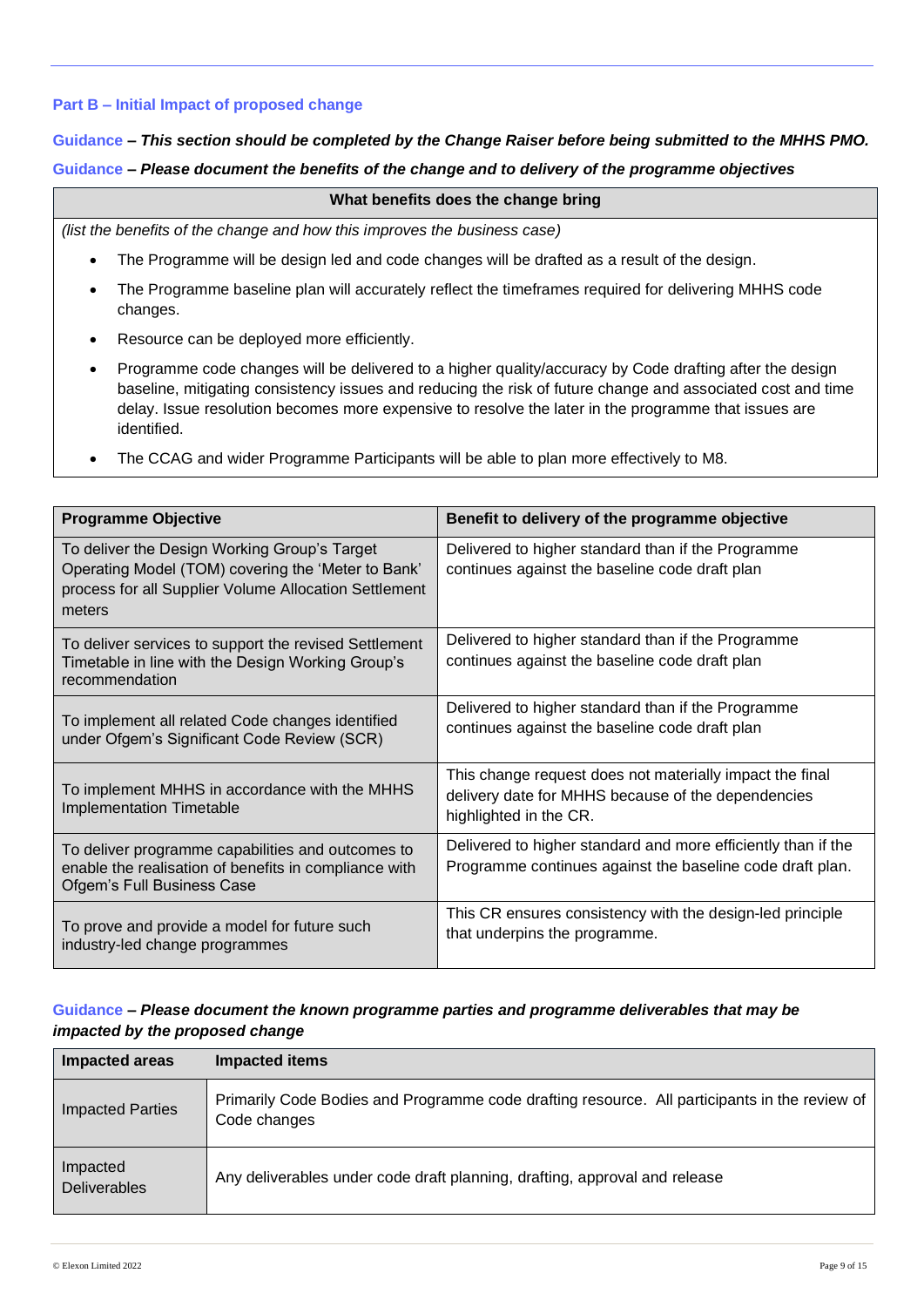| Initial assessment     |                     |                                |                        |  |  |
|------------------------|---------------------|--------------------------------|------------------------|--|--|
| Necessity of change    | 1 - Critical Change | Expected lead time             | 1 - $<$ 5 working days |  |  |
| Rationale of change    | Programme           | Expected implementation window | 1 - Imminent           |  |  |
| Expected change impact | Low                 |                                |                        |  |  |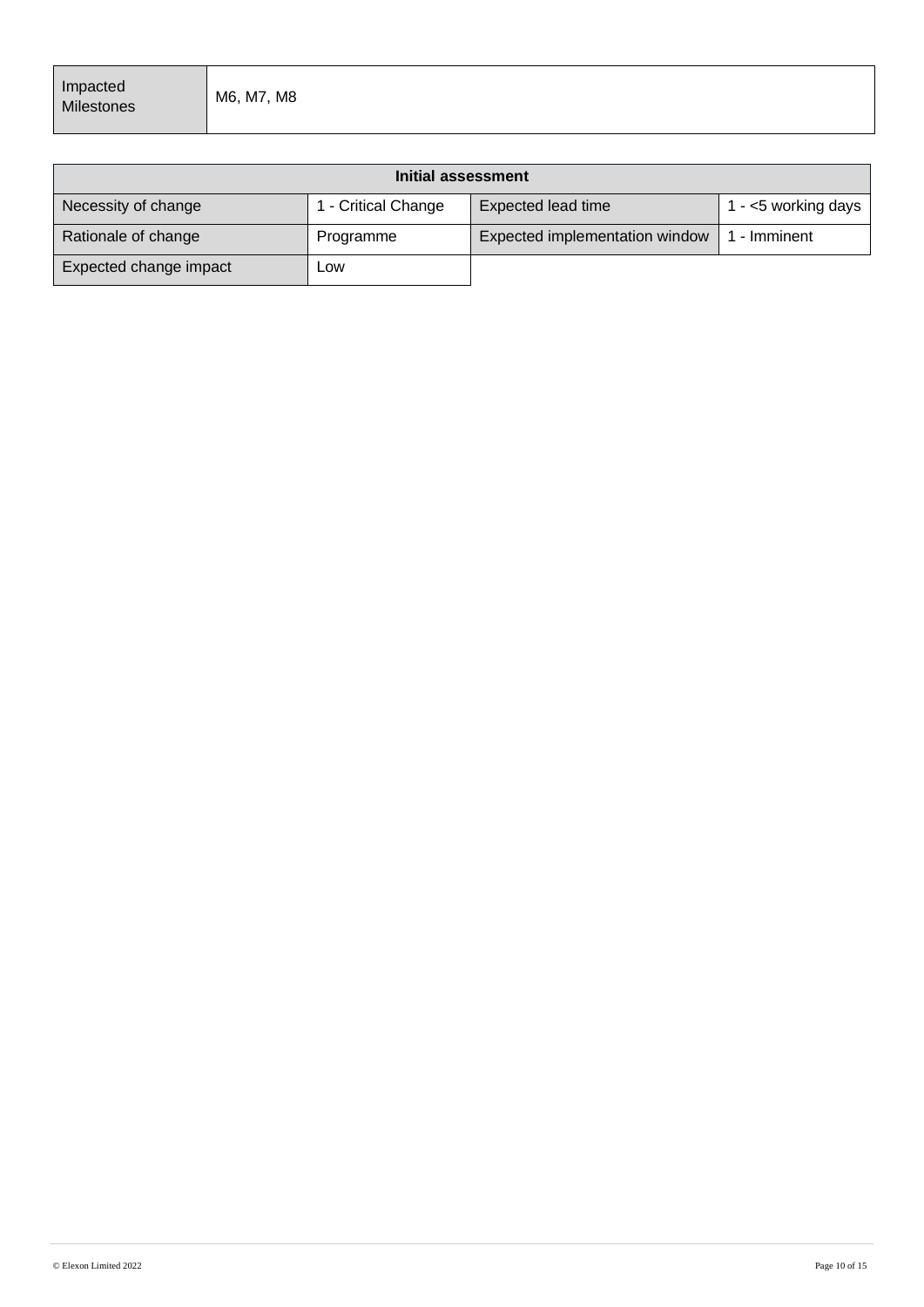#### **Part C – Summary of impact assessment and recommendation**

**CR003 Impact Assessment Report & Recommendations was presented to CCAG in April 2022. The report can be found via the MHHS Website [here.](https://mhhsprogramme-production-cdn.s3.eu-west-2.amazonaws.com/wp-content/uploads/2022/04/21092452/MHHS-DEL367-CCAG-27-April-2022-Attachment-2-CR003-Impact-Assessment-Responses-v1.0.pdf)** 

**Guidance –** *This will be completed initially by the Change Raiser and then by Programme Participants as part of the full Impact Assessment*

**Note** – *All Impact Assessment responses will be considered public and non-confidential unless otherwise marked. If there are any specific elements of responses (e.g. costs) that are confidential, please can you mark those specific sections as confidential rather than the response as a whole.*

**Part C – Summary of impact assessment and recommendation (complete as appropriate)**

#### **Effect on benefits**

Comments from Change Raiser:

Positively impacted as outputs of code drafting are more likely to reflect the design than if the Programme follows the current baseline plan. There will be no delay to benefits realisation.

*Impact Assessment respondents to review and respond to content provided by the Change Raiser. Impact Assessment respondents to identify and describe any further impacts, quantifying where possible.*

## **Effect on consumers**

Comments from Change Raiser:

Positively impacted as outputs of code drafting are more likely to be delivered efficiently and reflect the design than if the Programme follows the current baseline plan. There will be no impact on go-live.

*Impact Assessment respondents to review and respond to content provided by the Change Raiser. Impact Assessment respondents to identify and describe any further impacts, quantifying where possible.* 

#### **Effect on schedule**

Comments from Change Raiser:

The current M6 and M7 dates will be extended by 9 and 10 months respectively. The programme being design led enables code drafting and testing to occur in parallel, therefore the programme end date and other milestones (excluding M8) are not impacted.

The impact on M8 and beyond (where required) will be reassessed as part of the replanning exercise.

The timeframes provided in this Change Request are relative to the date for M5. Impact Assessment respondents should include any assumptions related to the impact of CR001 and CR002 Change Requests.

*Impact Assessment respondents to review and respond to content provided by the Change Raiser. Impact Assessment respondents to identify and describe any further impacts, quantifying where possible.*

## **Effect on costs**

Comments from Change Raiser:

The same or less cost will be incurred. This is because the same or less resource will be required to deliver code changes with a reduced impact of parallel resource and less impact of ramp up and ramp down of resources. Less resource may be required because the code draft will be design led – code only needs to reflect the design and does not have to be built from zero. By completing design and code draft sequentially, SME resource can be more involved in both design and code drafting.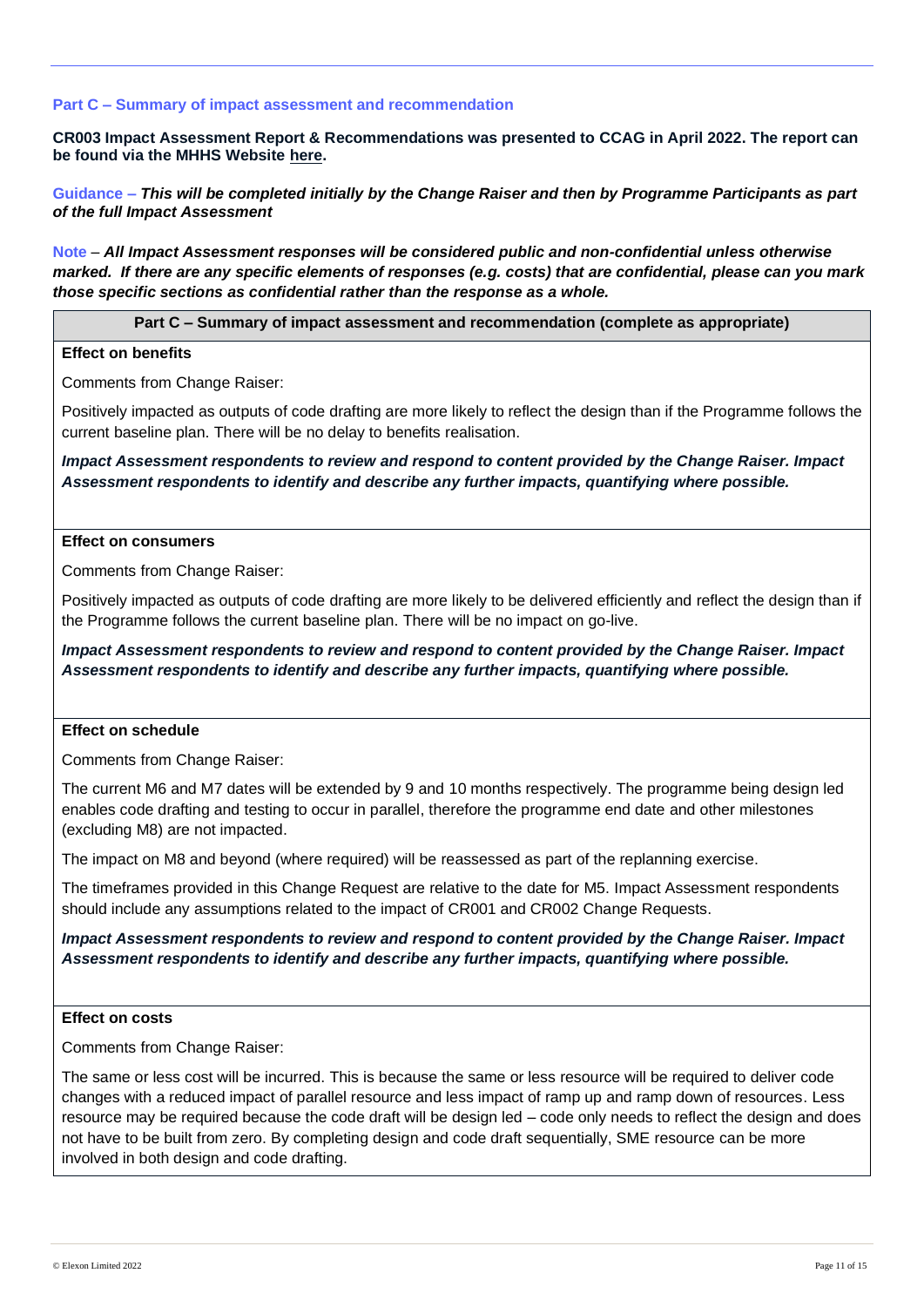*Impact Assessment respondents to review and respond to content provided by the Change Raiser. Impact Assessment respondents to identify and describe any further impacts, quantifying where possible. Specific costs may be identified as confidential where necessary and aggregated by the MHHS Programme.*

#### **Effect on resources**

Comments from Change Raiser:

The same or less code draft resource will be required in total, but this resource will be required over a longer period than the current baseline plan. The same or less resource will be required to deliver code changes with a reduced impact of parallel resource and less impact of ramp up and ramp down of resources. Less resource may be required in code drafting because the code draft will be design led – code only needs to reflect the design and does not have to be built from zero.

*Impact Assessment respondents to review and respond to content provided by the Change Raiser. Impact Assessment respondents to identify and describe any further impacts, quantifying (e.g., resource type, duration, skills) where possible.*

#### **Effect on contract**

Comments from Change Raiser:

Any contract impacts for Programme Parties will need to be assessed by those parties.

*Impact Assessment respondents to review and respond to content provided by the Change Raiser. Impact Assessment respondents to identify and describe any further impacts, quantifying where possible.*

#### **Risks**

Comments from Change Raiser:

Please see RAID items above for risks related to the plan as identified by the Change Raiser.

There are related Programme risks in the RAID Management Framework:

R076: There is a risk that the design led approach does not get board level attention to mobilise programme party programmes until the regulations are laid (M8 rather than M5)

R028 - Risk that Industry may not be capable of adopting a delivery-based approach (design-led not code-led) and will therefore revert to normal delivery procedures for MHHS

*Impact Assessment respondents to review and respond to content provided by the Change Raiser. Impact Assessment respondents to identify and describe any further risks.*

## **Recommendation**

Comments from Change Raiser: It is recommended the change is **approved**

#### **Impact assessment done by:** <Name>

**Guidance***: The approvals section will be completed by the MHHS PMO once the Impact Assessment has been reviewed.*

## **Approvals (to be completed by MHHS PMO)**

Rachel Clark, Ofgem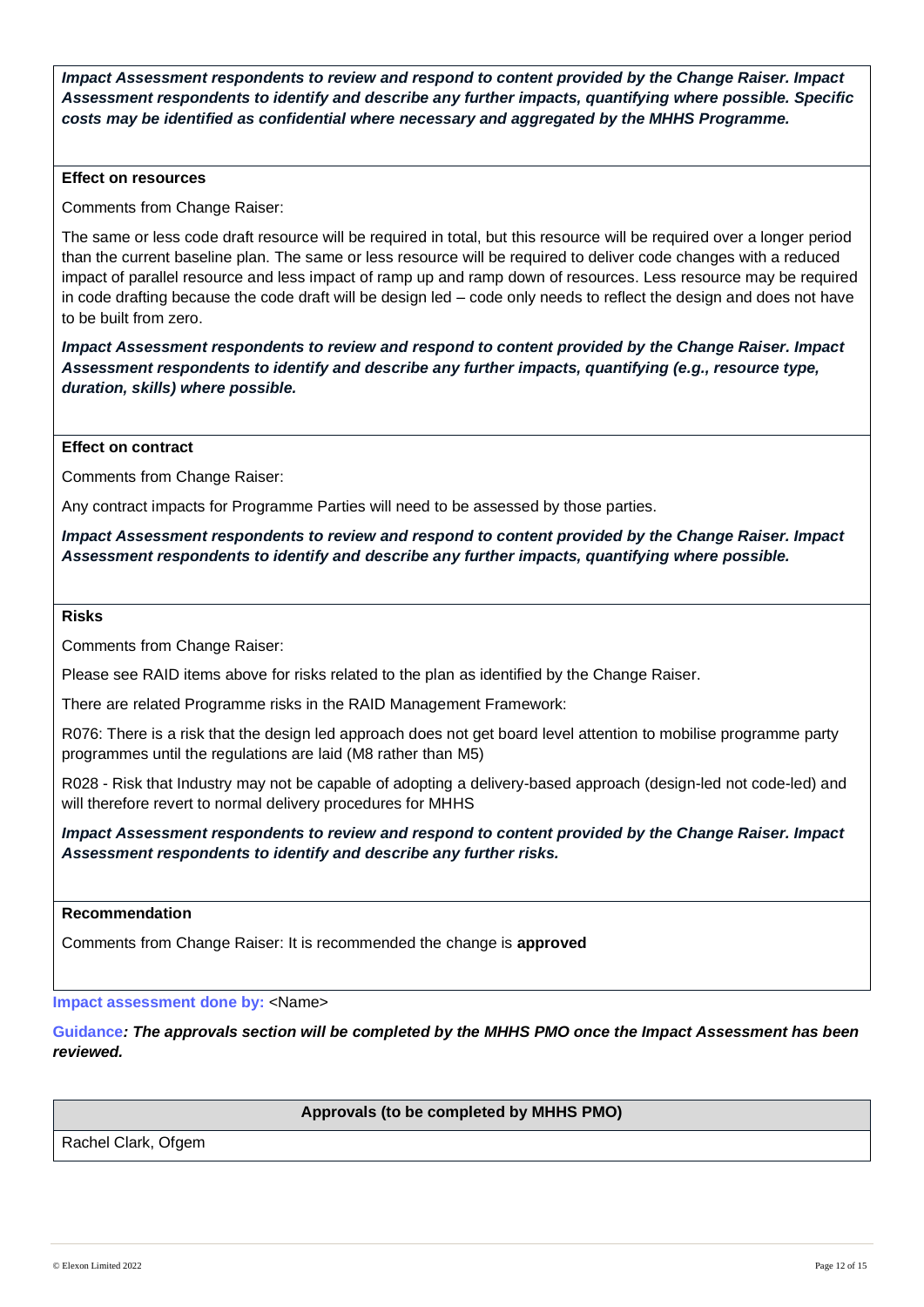# **Part D – Change decision**

## **Guidance** - *This section will be completed by the MHHS PMO following the review of the impact assessment and decision reached by the SRO.*

| Part D - Change decision |                                                                |      |                                 |  |  |
|--------------------------|----------------------------------------------------------------|------|---------------------------------|--|--|
| Decision:                | Approved                                                       | Date | 18/05/21                        |  |  |
| Approvers:               | Rachel Clark, Ofgem                                            |      |                                 |  |  |
| Change Owner:            | <b>Martin Cranfield</b>                                        |      |                                 |  |  |
| Action:                  | A1: Update the MHHS Transition timetable with approved changes |      |                                 |  |  |
|                          |                                                                |      |                                 |  |  |
| <b>Changed Items</b>     | <b>Pre-change version</b>                                      |      | <b>Revised version</b>          |  |  |
| A <sub>1</sub>           | MHHS Transition Timetable 04/21                                |      | MHHS Transition Timetable 05/22 |  |  |
|                          |                                                                |      |                                 |  |  |
|                          |                                                                |      |                                 |  |  |